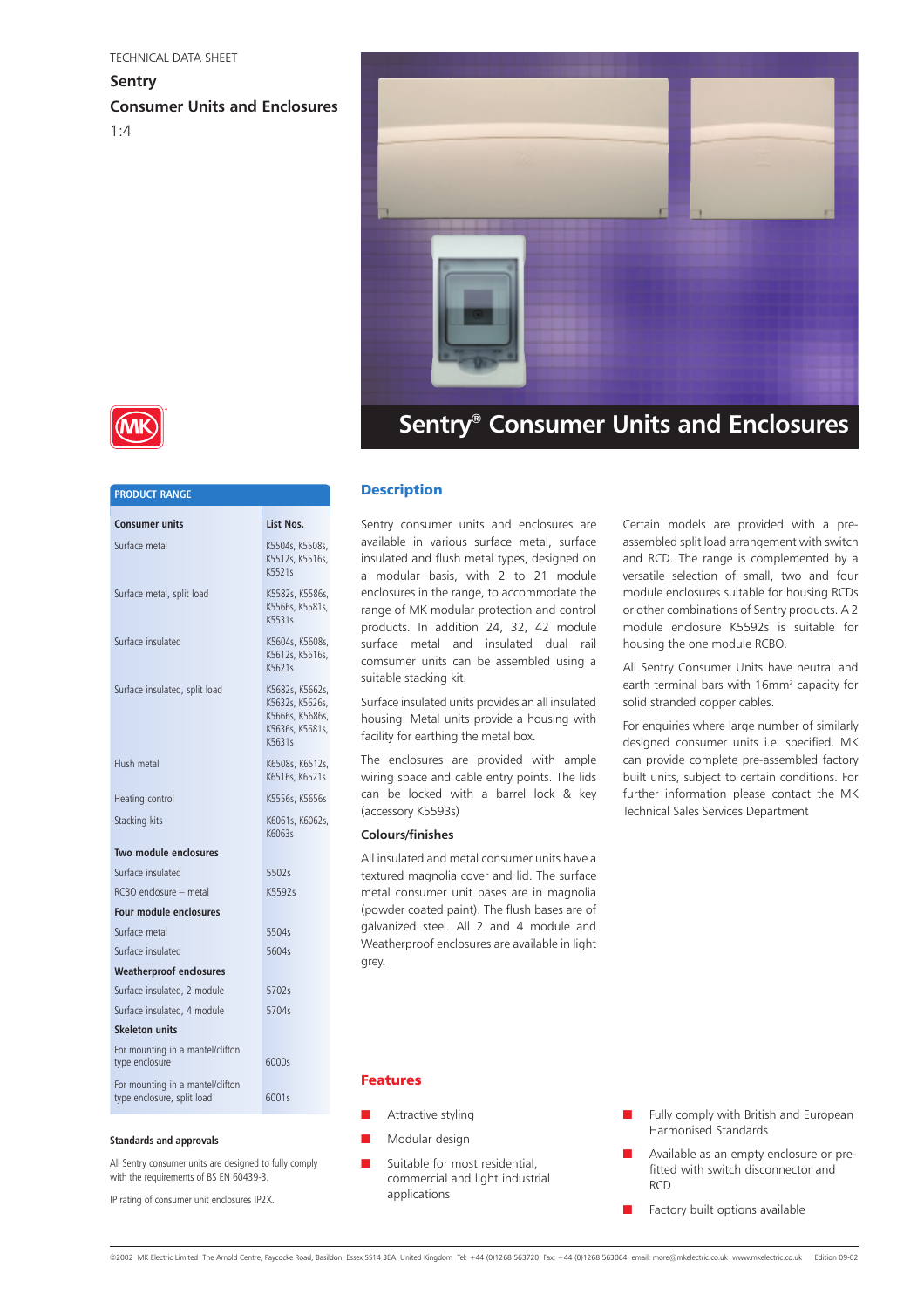# **Sentry**

# **Consumer Units and Enclosures**









# **Flush-mount cavity dimensions, K6508s to K6521s**

|           | <b>Height</b> | Width                                  | Depth <sup>*</sup> |  |
|-----------|---------------|----------------------------------------|--------------------|--|
| 8 module  | 236-246       | 242-252                                | 69-79              |  |
| 12 module | 236-246       | 314-324                                | 69-79              |  |
| 16 module | 236-246       | 386-396                                | 69-79              |  |
| 21 module | 236-246       | 476-486                                | 69-79              |  |
|           |               | *Depth does not apply if panel-mounted |                    |  |



158.5 Flush metal K6508s to K6521s

Flush metal K6508s to K6521s Panel mounted Rear mounted

All dimensions ±0.5mm unless stated

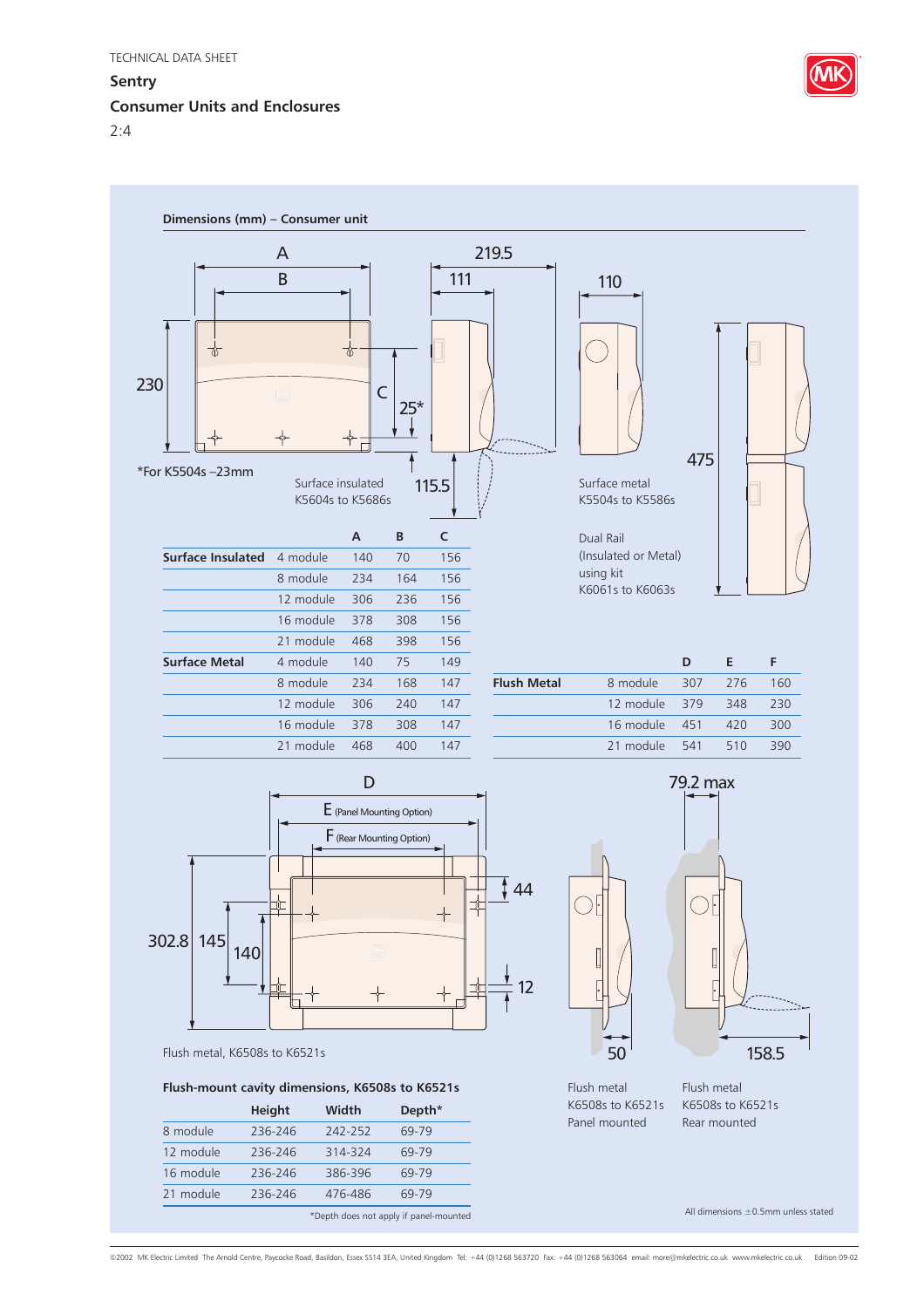### **Sentry**

# **Consumer Units and Enclosures**

3:4

#### **Dimensions (mm)**

#### **Two module enclosures**





#### **Four module enclosures**





5604s

\*Fixing centre for mounting



# **TECHNICAL SPECIFICATION**

#### **Electrical**

Maximum current rating:

All Sentry consumer units have a maximum rating of 100A except K5504s, K5604s, which are rated at 63A

Terminal capacity: 16mm<sup>2</sup>

Rated frequency: 50Hz

Rated operational voltage: Consumer unit: 220-250V 2 module enclosure: 220-250V

4 module enclosure: 220-415V Rated insulation voltage: Consumer unit: 300V 2 module enclosure: 300V

4 module enclosure: 660V Short circuit withstand:

16kA rms (based on the use of a BS 1361 Type 2 fuse of rating not exceeding 100A)

Earthing system:

Suitable for use with TN-S, TN-C-S and TT systems

### **Split load**

Split load units are supplied with a pre-fitted switch, RCD and suitable cables.

The switch and RCD ratings. The following versions are offered:

|        |  | <b>Main Incomer</b> | <b>RCD</b> |  |
|--------|--|---------------------|------------|--|
| K5682s |  | 100A Switch         | 63A        |  |
| K5662s |  | 100A Switch         | 80A        |  |
| K5632s |  | 100A T/D RCD        | 63A        |  |
| K5666s |  | 100A Switch         | 63A        |  |
| K5686s |  | 100A Switch         | 80A        |  |
| K5636s |  | 100A T/D RCD        | 80A        |  |
| K5681s |  | 100A Switch         | 80A        |  |
| K5631s |  | 100A T/D RCD        | 80A        |  |
| K5626s |  | 100A T/D RCD        | 63A        |  |
| K5582s |  | 100A Switch         | 63A        |  |
| K5566s |  | 100A Switch         | 63A        |  |
| K5586s |  | 100A Switch         | 80A        |  |
| K5581s |  | 100A Switch         | 80A        |  |
| K5531s |  | 100A T/D RCD        | 80A        |  |
|        |  |                     |            |  |

#### **Physical**

Ambient operating temperature:

 $-5^{\circ}$ C to  $+40^{\circ}$ C (not to exceed an average of more than 25°C in any 24 hour period)

IP ratings: (see also 'Service Conditions', below)

| Consumer unit               | IP <sub>2</sub> XC |
|-----------------------------|--------------------|
| 2 module enclosure 5502s:   | IP3X               |
| 2 module enclosure 5702s:   | <b>IP65</b>        |
| 2 module enclosure K5592s:  | IP30               |
| 4 module enclosure 5504s:   | IP3X               |
| 4 module enclosure 5604s:   | IP3X               |
| 4 module enclosure 5704s:   | <b>IP65</b>        |
| Max. installation altitude: | 2000 ft            |

œ

**Dimensions – IP65 enclosures**

200



©2002 MK Electric Limited The Arnold Centre, Paycocke Road, Basildon, Essex SS14 3EA, United Kingdom Tel: +44 (0)1268 563720 Fax: +44 (0)1268 563064 email: more@mkelectric.co.uk www.mkelectric.co.uk Edition 09-02

5702s  $L = 123$ 5704s  $L = 195$